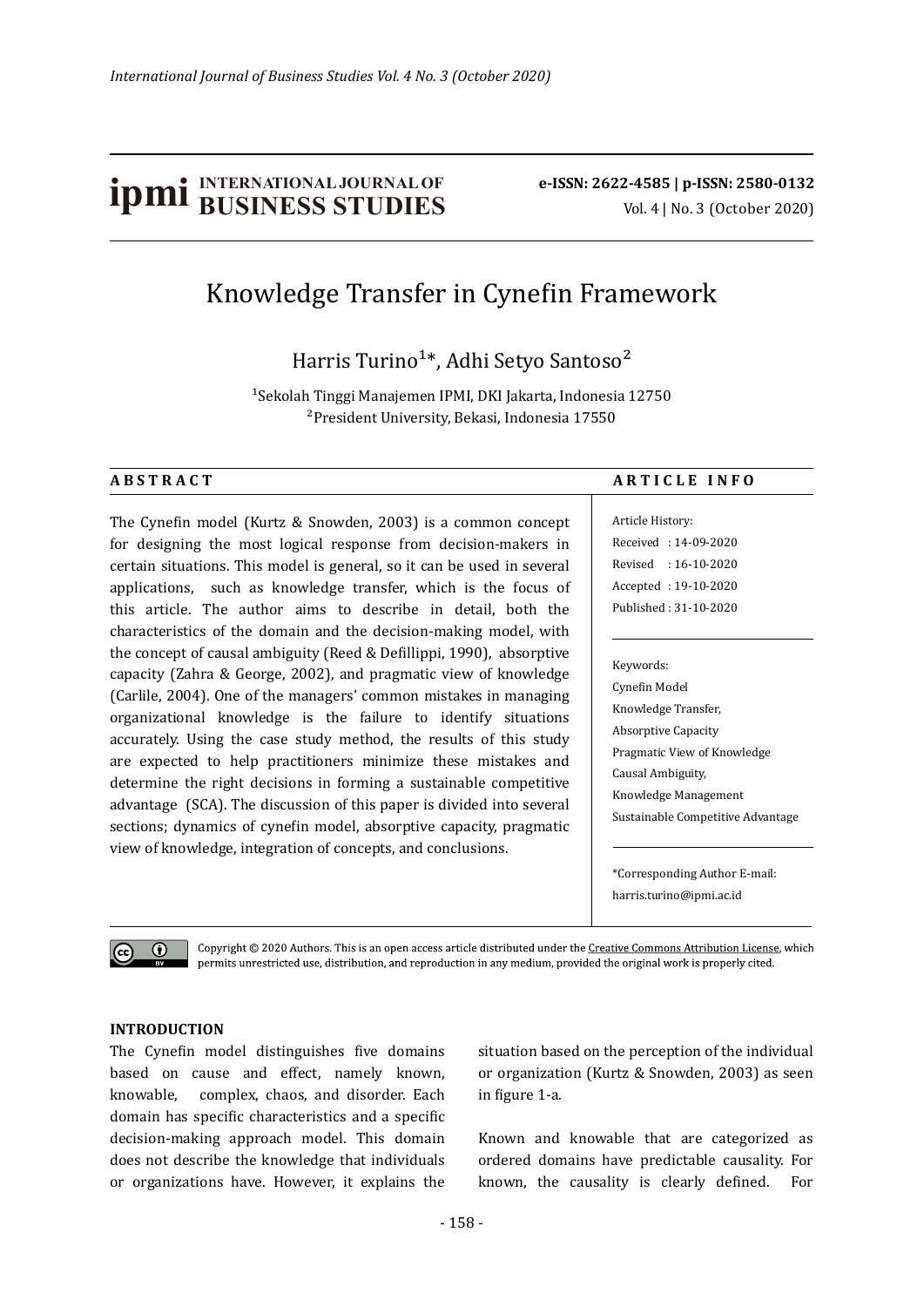knowable, causality is spread in the realm of time and place or has not been connected. Known domain can be represented by the word DEFINE, whereas knowable can be represented by SEPARATE. Therefore, the decision-making approach for known is a sense-categorize-respond, wherease that for knownable is sense-analyzerespond.

Complex and chaos are categorized as un-ordered domains because the interaction between variables is complicated, interconnected, or even invisible. In complex, causality can be traced with a narrative approach into a pattern (proposition) and developed gradually (emerging). As for chaos, the causality is hidden, and it is necessary to conduct a try-and-error approach to find the most capable pattern to stabilize the situation. The appropriate word to represent a complex domain is INTERTWINE, whereas chaos is HIDDEN. Therefore the logical approach for the complex is a probe [investigate]-senserespond-sense-respond, and that for chaos is act-sense-respond.

In the domain of disorder, there is a conflict of interest between parties. Decision-makers compete with each other to point to their influence on an issue, for example, researchers seeking data for research as the basis for arguments, politicians forge relationships to expand their influence, or leaders appointing their powers to exert complete control. The more important an issue leads to the greater tensile force between the parties to their respective comfort zones. In this case, the most effective approach model is to collaborate towards a shared consensus.

In the context of dynamics, movement, or displacement between domains is possible, and it needs to be realized by decision-makers. Given the many possible changes, the Cynefin model tries to illustrate it in figure-1b.

Innovation and radical change are the results of the dynamics in the-un-ordered domain, because this domain brings out a wide range of patterns that is unimaginable previously. The management of one of the patterns, for example, with narrative, provides a better understanding of a knowledge and increases the flexibility of organizations in creating due to the openness of broader insights. The movement from knowable to complex (exploration) is one of the efforts to trace the new pattern. On the other hand, exploitation is an attempt to formulate the new pattern into a more standard and stable hypothesis. Generally, exploitation is followed by incremental improvement (knowable —› known, and vice versa), and this is an effort to improve the quality of knowledge, or the quality of



Cynefin Model (Kurtz & Snowden, 2003)

**Figure-1a:** Domain Cynefin **Figure-1b:** Dynamika Cynefin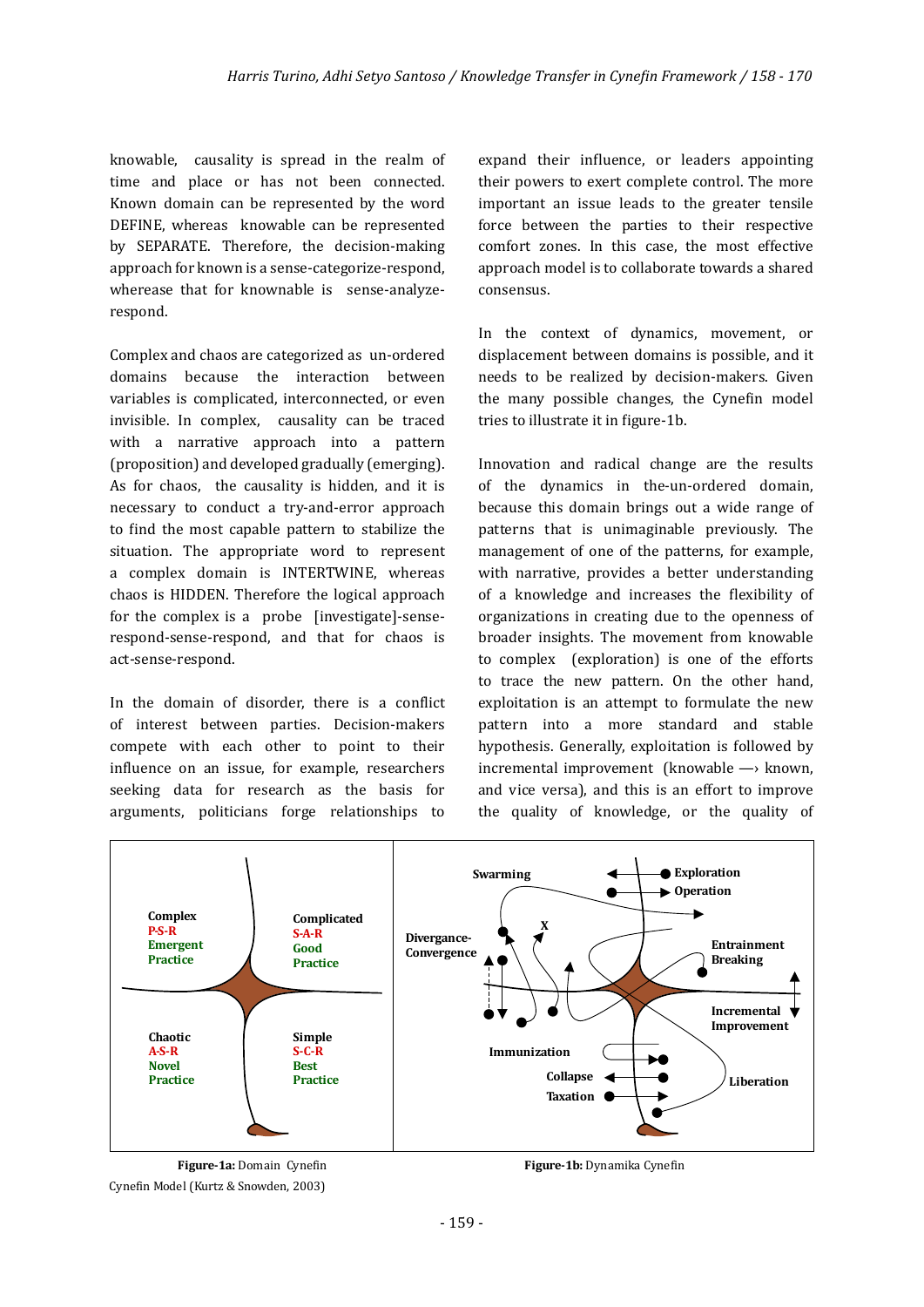Products and services (Cho & Pucik, 2005).

The fact that the pressures of the past tend to change the domain to move clockwise, for example, a group of strangers living together ( complex ), will interact with each other, cultivate beliefs and ideas together( knowable) until it develops into a norm, culture, and ritual (known) (Kurtz & Snowden, 2003). Instead, the pressures of the future tend to move the domain from right to left. For example, a leader with a known rule will be replaced by a younger generation who tend to be more energetic to make changes (knowable), or even break the old tradition of radically seeking a new form of more ideal (complex or chaos) (Kurtz & Snowden, 2003).

In reality, organizations tend to move clockwise toward stability (known). It is seen with the increasing standardization in all areas with the aim of efficiency and consistency. But it was the change in the situation that then forced the organization to move in the opposite direction. Thus, there is an oscillation movement between domains. In this paper, we describe in detail the characteristics of cyne�in domain and its decision -making model with the concept of causal ambiguity, absorptive capacity, and pragmatic view for the absorption of organizational knowledge to produce innovation. By using knowledge transfer concepts that are easier to understand, cynefin models can be more specific.

## **THEORETICAL FOUNDATION**

#### **Absorptive Capacity**

Absorptive capacity is the organization's ability to claim, assimilate, transform, and exploit knowledge into a sustainable competitive advantage (Zahra & George, 2002). Acquisition is an ability to identify and collect new knowledge; assimilation is the organization's ability to analyze, interpret, and understand new knowledge gained at the time of acquisition; transformation is an ability to develop knowledge assimilation results, facilitate the formation of a combination with existing knowledge, integrating, and knowledge to accommodate all of the interests within the organization. The result of the transformation is a new standard knowledge that is ready to be implemented. Exploitation is the ability to use and implement transformed knowledge into an organization operational to produce commercial ends.

When compared to the definition of exploitation of cynefin model, then exploitation according to absorptive capacity can be interpreted as the implementation of innovation results by improving the quality of commercial ends continuously until the emergence of emerging innovations. From this point, it appears that the concept of absorptive capacity emphasizes a oneway process to produce innovation and does not discuss how it is related to the next innovation (iteration).

Acquisition and assimilation capabilities are grouped as potential absorptive capacity (PACAP) because it does not impact SCA. For the opposite reason, transformation and exploitation capabilities are grouped as realized absorptive capacity (RACAP). The comparison between RACAP and PACAP is called the efficiency factor, which shows the organization's efficiency in converting the knowledge into SCA, whose ultimate goal is performance improvement (Zahra & George, 2002).



**Figure 2.** Absorptive Capacity Model (Zahra & George, 2002)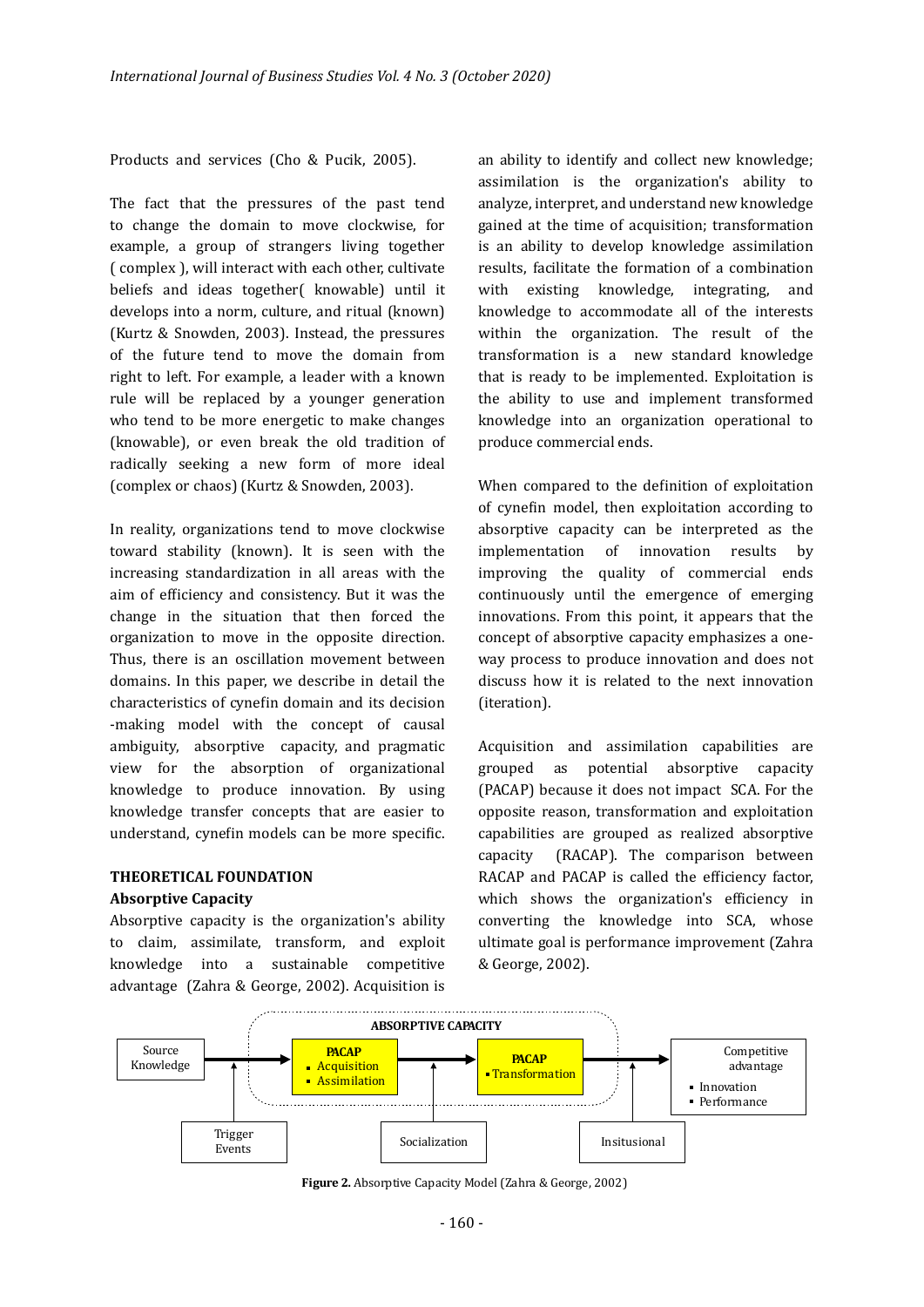The absorptive capacity model in figure-2 is a conversion system from raw knowledge that the organization originally did not have into output in the form of SCA. There are three factors influencing the success of the process, namely, trigger events, socialization mechanisms, and institutional. The event of triggers, such as regulatory changes, new technologies, poor organizational performance, increases the organization's efforts to acquire knowledge. The more radical trigger event can lead to more intensive acquisitions, and it generally accompanied by the allocation of additional resources.

Socialization mechanisms affect organizational efficiency factors because they can increase or reduce the gap between PACAP (assimilation) and RACAP (transformation). Mintzberg (1980) said that effective socialization mechanisms are adapted to its organizational structure, such as standardization of work process in machine bureaucracy and mutual adjustment on adhocracy. The more effective the socialization mechanism, the higher the efficiency factor.

Institutional is the norm, formal and informal, that affects the organization's ability to protect its innovation or competitive excellence. In a highly institutional environment, the organization has the opportunity to patent its innovation so that the effort of imitating (copycat) from the other party requires a high cost and effort. But when institutional is low, organizations tend to isolate mechanisms such as maintaining the confidentiality of procedures, techniques, information, and so on (Zahra & George, 2002).

From the description above, it can be concluded that in PACAP, there is a collection of accumulated knowledge, where the more varied the knowledge (and still related), the more flexible the organization in designing its innovation configuration so that the effort and cost required by the organization are relatively cheaper. From PACAP, the knowledge is converted to RACAP, and finally, it forms SCA. If competitive advantage is directly affected by RACAP, its sustainability

characteristics are influenced by PACAP (Zahra & George, 2002).

#### **Pragmatic View of Knowledge**

Another perspective in describing the effort of knowledge development towards innovation and SCA is formulated by the Pragmatic View of Knowledge (Carlile, 2004). If the absorptive capacity (Zahra & George, 2002) focuses on how knowledge flows in the innovation process, the pragmatic view emphasizes the characteristics of knowledge in each process and categorizes it into three boundaries, namely, syntactic, semantic, and pragmatic. These two perspectives are not contradictory but rather complementary.

There are three variables used to describe each boundary, namely, (1) the level of novelty, the number of new things in the knowledge environment, (2) specialization, specific knowledge in each function or section, and (3) dependency, the dependencies between parts of the organization. The syntactic domain occurs when novelty is low so that newly acquired information is strongly related to prior knowledge or just incremental additions. Therefore, it does not change the common lexicon of coordination between functions within the organization, and it only takes information processing (simple transfer)to adopt new information into new knowledge.

When novelty then increases, the connection and relevance of new information with prior knowledge are decreased. The information requires a new interpretation to be understood by all common meanings so that a new common lexicon will be formed (Carlile, 2002; Carlile, 2004). It is the characteristic of the semantic domain. The move to cross the line from the syntactic domain to the semantic domain is common among organizations given that the business, cost, and business risks faced are relatively not very large.

The pragmatic domain occurs at high novelty where the technology and relevance of new information with prior knowledge are small.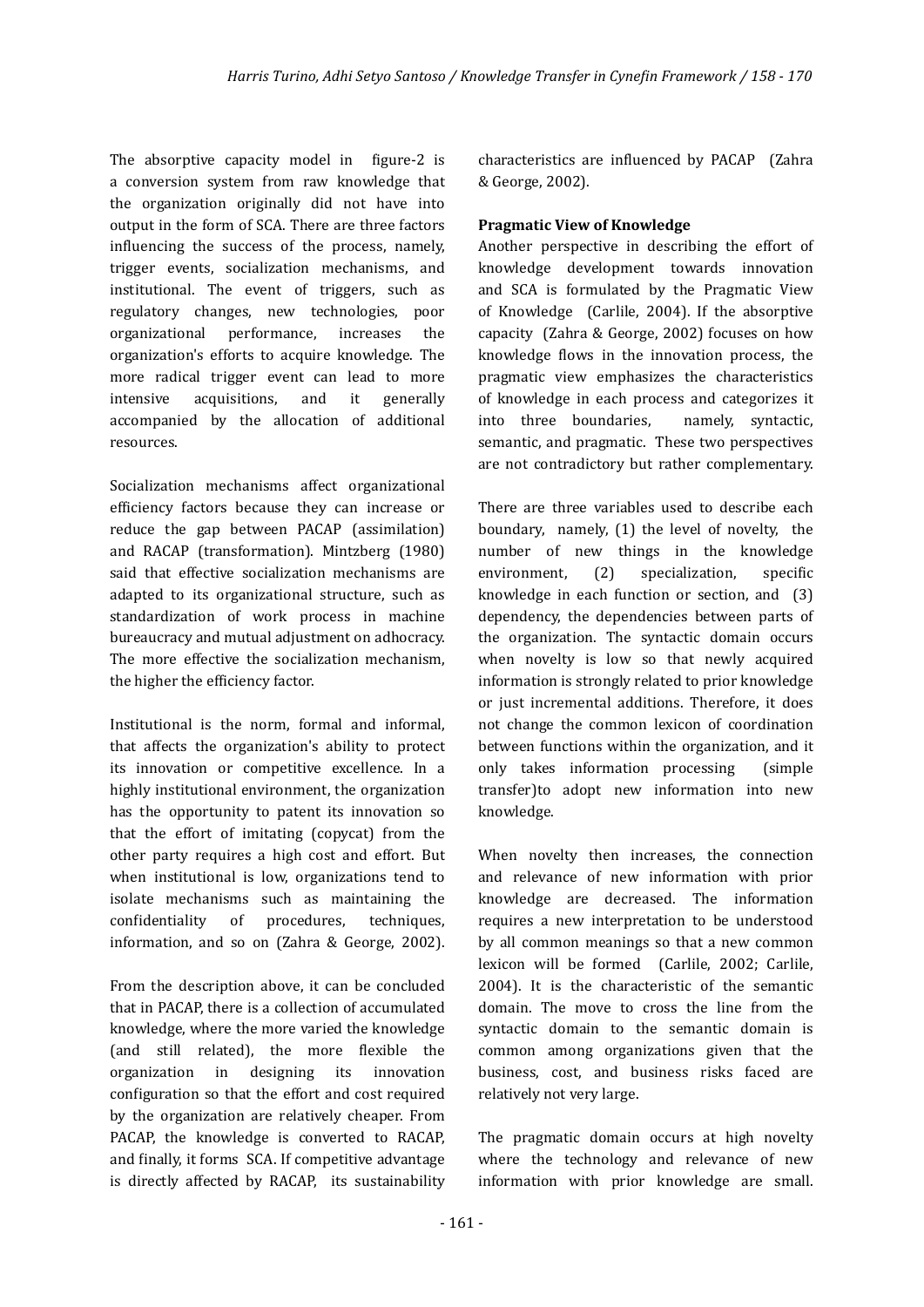

**Figure 3.** Pragmatic View of Knowledge Model (Carlile, 2004)

The formation of common meaning alone is not enough, because the new knowledge that can be called foreign where each function has its interests that must be accommodated. Therefore, a joint consensus is needed to �ind an optimum point of coordination until a new standard of knowledge contains common interest (Carlile, 2002; Carlile, 2004). This new standard of knowledge then became a routine and a new common lexicon since then. Thus the process will repeat (iteration) as illustrated in Figure 3.

Innovation to build competitiveness only happens in the pragmatic domain. Moving across the boundary from semantic to pragmatic generally requires huge costs, effort, and business risk, so it is not uncommon for organizations to be reluctant to do so. Carlile (2004) further stated that the organization's capabilities are a product of the manager's knowledge capacity and ability to identify novelty and cross boundaries. Thus, the advantages of competing depend on the ability to cross the boundary to the pragmatic domain, while its sustainability depends on the willingness to do pragmatic iteration consistently.

#### **METHODOLOGY**

To provide a better understanding of the perception of the situation, the authors presented a case study that follows Yin (1991) methodology at one of Indonesia's largest financing companies, Astra Credit Companies (ACC). Sometime after

the 1997 monetary crisis subsided, some banks began to pursue motor vehicle financing businesses. Initially, they only provided loans to non-bank �inancial institutions. Some of them are Bank Danamon, Permata, Mandiri, BCA, Bumi Putera, and so on. The banking phenomenon entering the automotive financing industry has existed since the 1990s. Bank of Tokyo (BOT) is one that is quite active even though the marketing area is only limited to DKI and Bandung. Since 2000, however, the number of banks that have jumped directly into transactions with customers has been growing. The ACC, as a market leader in the industry, sees this as momentum. The case study result from ACC is analyzed with the relevant theory and produce several propositions afterward.

### **RESULT**

#### **Case Study**

There are two underlying reasons for ACC to use the phenomenon of the direct involvement of banks in customer transactions within the automotive sector. First, that banking does excel in terms of pricing but loses out on speed due to the conservative nature set by banking rules. On this basis, the ACC assumes that customers who can meet strict requirements and want to 'wait a relatively long process' are not much. Second, the entry of banking into the automotive financing industry is only a business portfolio strategy for over liquid banks. When the allocated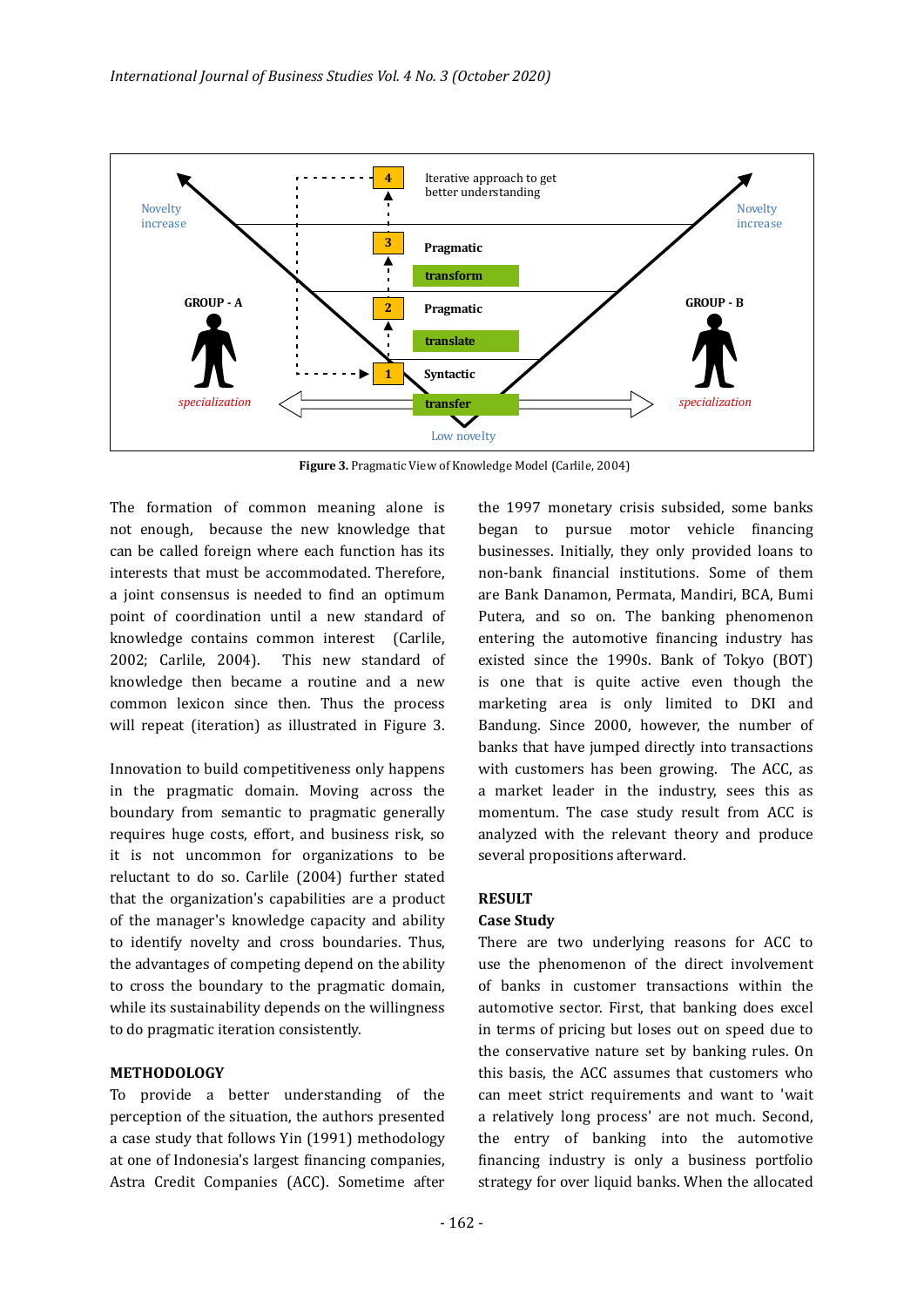funds are exhausted, the financing will be discontinued. Both analyses were delivered by the ACC CEO at the annual meeting in late 2000, and indeed it was proved a few months later in early 2001. The volume of financing of some banks is very small and quite slow, especially when compared to ACC which is increasing rapidly. Some banks began to stop financing in late 2000 and started again in the second quarter of 2001. Nevertheless, there are still efforts to increase marketing aggressiveness, the creation of financing packages, and for certain customers given pricing that is almost similar to banking.

The description above points out that ACC management sees the phenomenon of banking entry into the automotive financing business as a knowable domain. They only see a bank as a relationship between low pricing, prudent properties, and business portofolio. There are two things that may be missed in their analysis. First, the banking institutions that plunged into this business quite a lot. Even if the above two ACC reasons are true, basically, banking competitors never go away because when one bank stops financing, another bank interferes with the ACC market. For example, in 2001, Bank Danamon was the ACC's largest banking competitor. In 2002, the bank stopped financing as it was preparing to acquire Adira Dinamika Finance. In that year, Panin Bank and Bank Niaga took over Danamon's position. In 2002, Bank Niaga tended to decrease its aggressiveness but was replaced by KKB BCA.

Second, the ACC may not analyze more deeply that banking also conducts the learning process. In addition to pricing, they also excel in promotions, extensive networks, and customer databases. Their constraints at the time were only speed, but it was later overcomed by establishing a financing institution as one of its subsidiaries (SBU). For example, BCA established BCA Finance, which has the same low pricing and speed as non-bank institutions. BCA Finance is not a bank, but a financing institution whose shares are owned by BCA, so banking regulations do not apply in this SBU. This step was followed by several

banks such as Panin (Bank Panin) and Saseka Finance (Bank Niaga). Another unwitting effect is the rise of local banks that tend to follow fashion to form automotive financing portfolios, such as Kesawan Bank and Mestika Bank in Medan, Bank Sumsel in Palembang, and Bank Jasa Jakarta in Jabodetabek.

Experience in winning the competition with Bank of Tokyo (BOT), encouraged ACC to analyze the phenomenon of banking entry in 2000 as something common. ACC feels it has high prior related knowledge and tends only to do senseanalyze-respond. The analysis submitted by the CEO at the annual meeting is assimilation or translate effort to provide common meaning to all management ranks. But the experience of facing one foreign bank is certainly different from facing some local banks that over liquid after the crisis. The move of this group of banks tends to attract the interest and attention of the public, whose effect makes it a fashion so that a few banks are just participating.

Looking at its threatened market, ACC began to investigate and saw this phenomenon as a situation in complex domains. The entry of two banks into the automotive financing business does not mean that the ACC faces an additional two competitors, but it could attract other banks to be active. The more competitors that the bank has, the more ACC employees are "hijacked" into the bank, and the two strongholds are created, bank and non-bank financing institutions. The two strongholds cause banks to become more restrictive in joint finance cooperation with nonbank institutions, and so on. It indicates intertwine between agents or variables that characterize complex domains.

Improvement began to be done, from treasury system, recruitment, marketing, operating support, to credit process. The improvement of the credit process is one of the most radical because precisely, in terms of speed, banks are starting to be able to beat the ACC. Therefore the ACC needs to adopt new knowledge of this domain that has high complexity properties.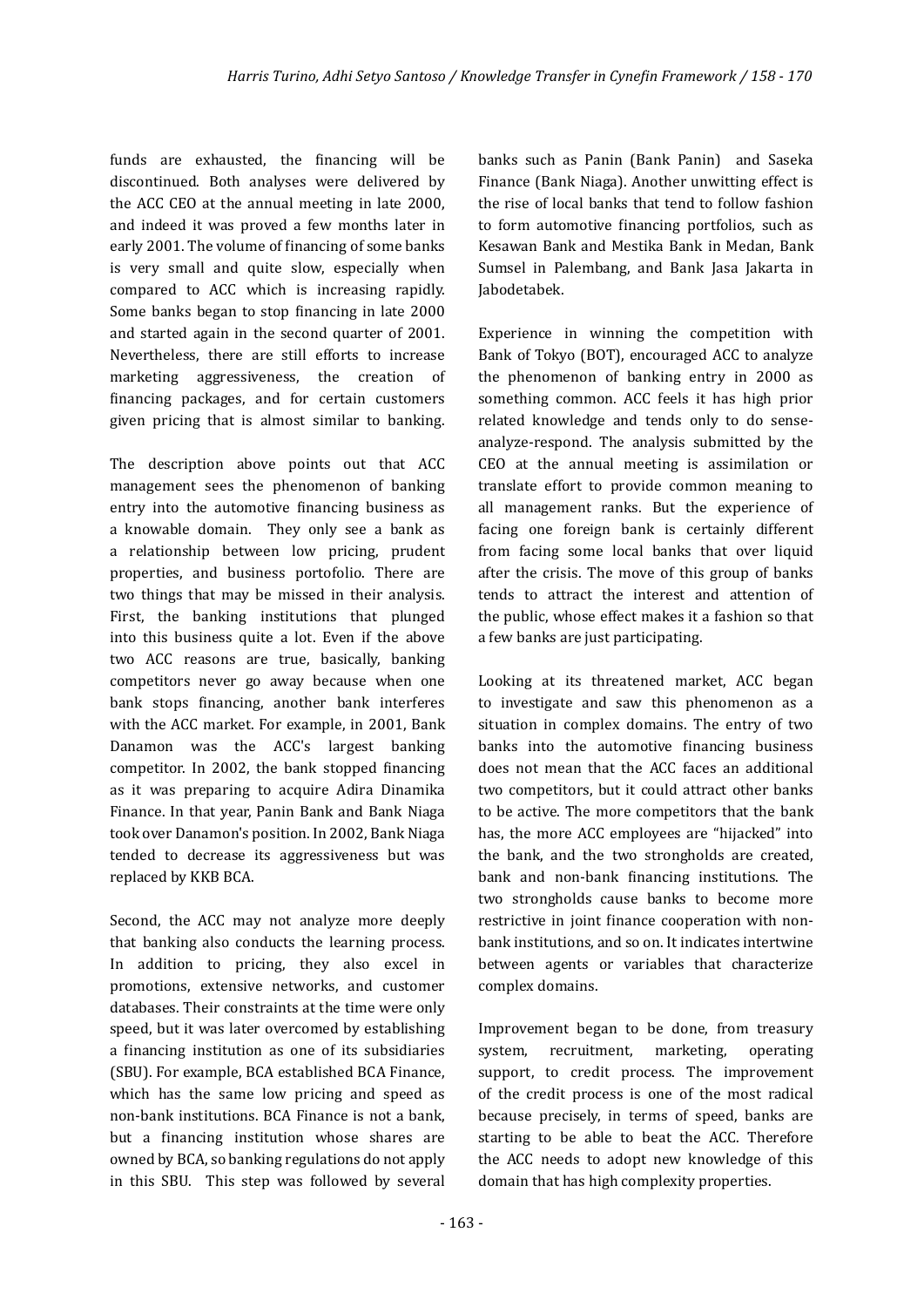The first step is to implement an online system implemented in 2003. This system allows each ACC branch and customers to access data according to its privilege in real-time. Even ACC was the first non-bank financing institution to do that. Then, ACC developed an online survey, where survey order and survey results can be sent via mobile phone, replacing the use of paper and manual data entry. The credit analysis system is centralized so that all credit analysts in the branch are drawn to the head office. Recently developed credit analysis formulas include the establishment of minimum living requirement standards, pro�it margin standards per business type, and red-green rules that categorize high-medium-low risk vehicles based on down payment and credit period. In obtaining such knowledge, ACC conducts best practice to GE Capital Investment, investigation/observation, and internal knowledge creation.

The application of this credit process system affects improving tacitness and specificity. The increased tacitness results in decreased specialization and increased specificity results in decreased inter-dependency between functions. In this case, the related functions are sales, surveyor, and credit analyst. Specialization of each function becomes low when compared to the new system (knowledge) applied, and the decrease in interdependency is due to the increasing ambiguity of coordination between functions with the new system.

Therefore, not only common meaning is required between functions, but also a common interest in the form of new processes, standards, and requirements. For example, for survey orders, it takes home, office data, at least two phone numbers, and approximate home/office locations. The survey process originally required a minimum lead time of 2 hours, reduced to 45 minutes (as standard). Overall, the default credit decision was originally 8 hours, changed to 4 hours for new customers, and 1 hour for repeat customer order. The new coordination, standards, and requirements do not occur immediately, but through repeated mutual influence processes taking into account the needs and interests of each function, until a mutual agreement or consensus is reached. Currently, the system has become the standard for credit processes in ACC that continuously undergo incremental improvement and support further innovation.

#### **DISCUSSION**

#### **Concept Integration**

Based on the ACC case study above, in the context of this knowledge management, the discussion starts from the knowledge environment (Cynefin model), knowledge characteristic, and knowledge integration (pragmatic view and absorptive capacity). As already mentioned, the domain on the Cynefin model describes the situation according to the perception of the individual or ACC organization, which is distinguished based on the causality of the agents in it (processes, actors, techniques, methods, etc.). The concept of absorptive capacity is used to describe the process of detail since knowledge is still in the environment, absorbed by the ACC organization, until the formation of innovation and SCA. While the pragmatic view is used to bridge between knowledge characteristics and each process in absorptive capacity, as seen in Figure 4.

The basic characteristics of knowledge are causal ambiguity, i.e., the uncertainty of the causal relationship between cause and effect. The higher causal ambiguity, the knowledge is harder to be transferred or reproduced (Szulanski, 1996), and it has a barrier for imitation (Lipmann & Rumelt, 1982; Reed & De�illippi, 1990). Causal ambiguity is influenced by three anesthesis factors, namely tacitness (Polanyi, 1967),



**Figure 4.** Concept Integration Model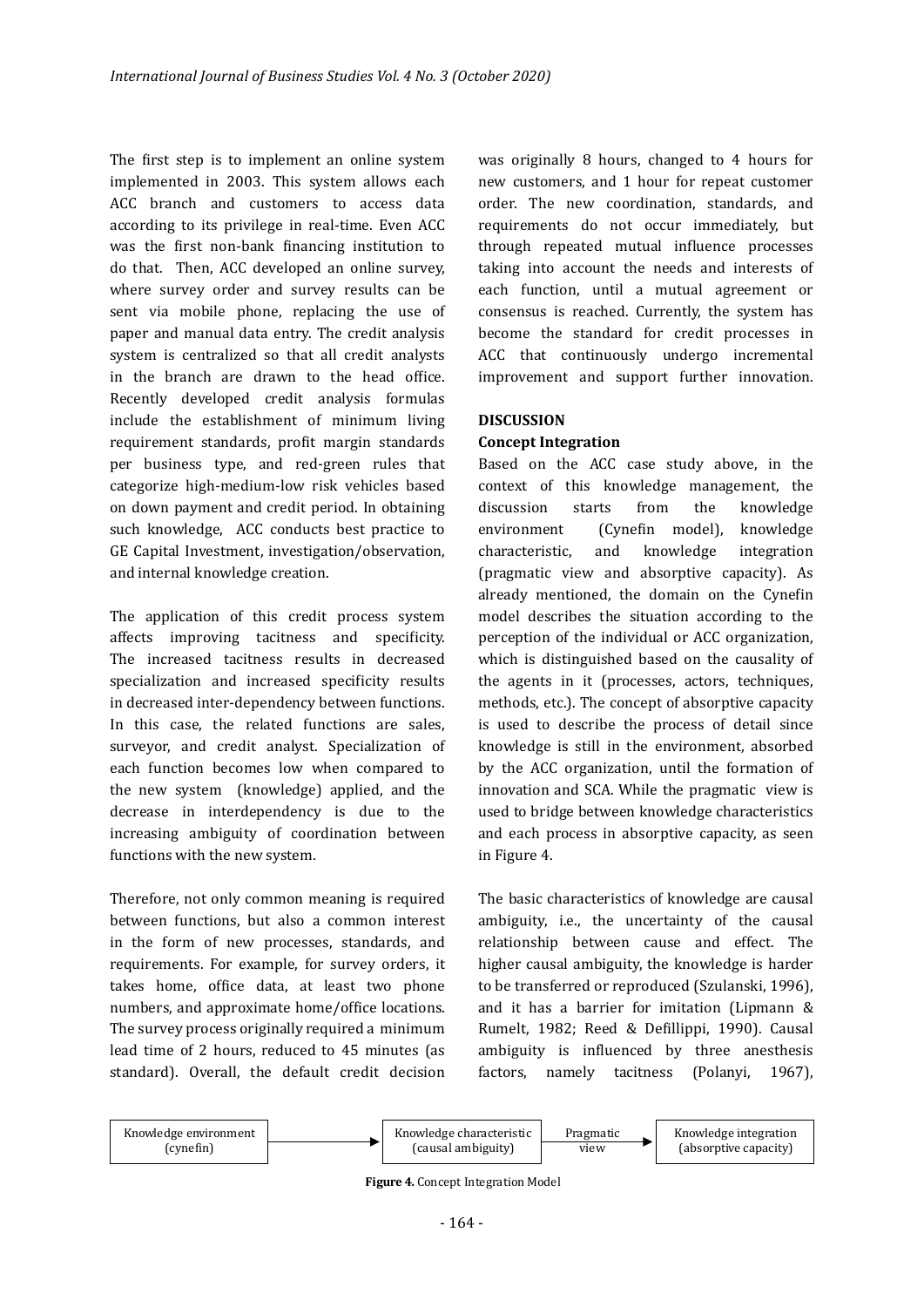complexity (Nelson & Winter, 1982; Barney, 1985), and speci�icity (Williamson, 1985). Tacitness is the size of the knowledge that cannot be encoded. Complexity shows how many interconnectedness between variables in the knowledge while specificity show attachment of knowledge in specific conditions.

The ACC case analysis in this paper uses common organizational intelligent assumptions, which means that the average expertise of the ACC organization is considered similar. This assumption does not indicate that each organization has the same innovation capability, but rather the commensurate ability to externalize (tacit -> explicit) from knowledge source and assimilation capability (understanding new knowledge) of knowledge recipients. Consequently, tacitness and speci�icity depend only on the high level of complexity in knowledge. This assumption becomes logical when paying attention to ACC organizations that have variations in high-skill expertise. In general, large and worldclass companies have this, so the competition between them only revolves around creativity in developing innovation towards sustainable competitive advatage (SCA).

When adopting or transferring new knowledge, the ACC organization considers that knowledge is useful or better/higher to adapt to the environment and can produce SCA in the future. When new knowledge is integrated, the low complexity of knowledge represents a high novelty for the ACC organization. As the complexity increases and tacitness increases, they indicate the change in the specialization of each function relative to new knowledge. If new knowledge is considered to have a higher level of prior knowledge, the increase of tacitness means the decrease of specialization level. In addition, the increase in complexity also affects specificity, which means coordination between functions becomes ambiguous and obscure so that it requires resetting the relationship order between the functions. Thus, a proposition can be formed:

Proposition-1: When knowledge is integrated, complexity is positively correlated with the level of novelty, tacitness is negatively correlated with specialization, and specificity is negatively correlated with interdependency.

To describe the Cynefin model in more detail with these concepts, the discussion is divided into two parts: identification of domain characteristics and identification of the decision-making model (responsive model).

### **Domain Characteristic Identi�ication**

In representing cynefin domains, in addition to using the words DEFINE, SEPARATE, INTERTWINE, and HIDDEN, we can use a combination of three variables, namely predictableness (predictable effect of cause), perceivable-ness (causality can be seen and understood by actors), and repeatedness (possibility repetitive causality in the future). Causality in the known domain is perceivable,



**Figure 5.** The Relationship Between Causal Ambiguity dan Pragmatic View of Knowledge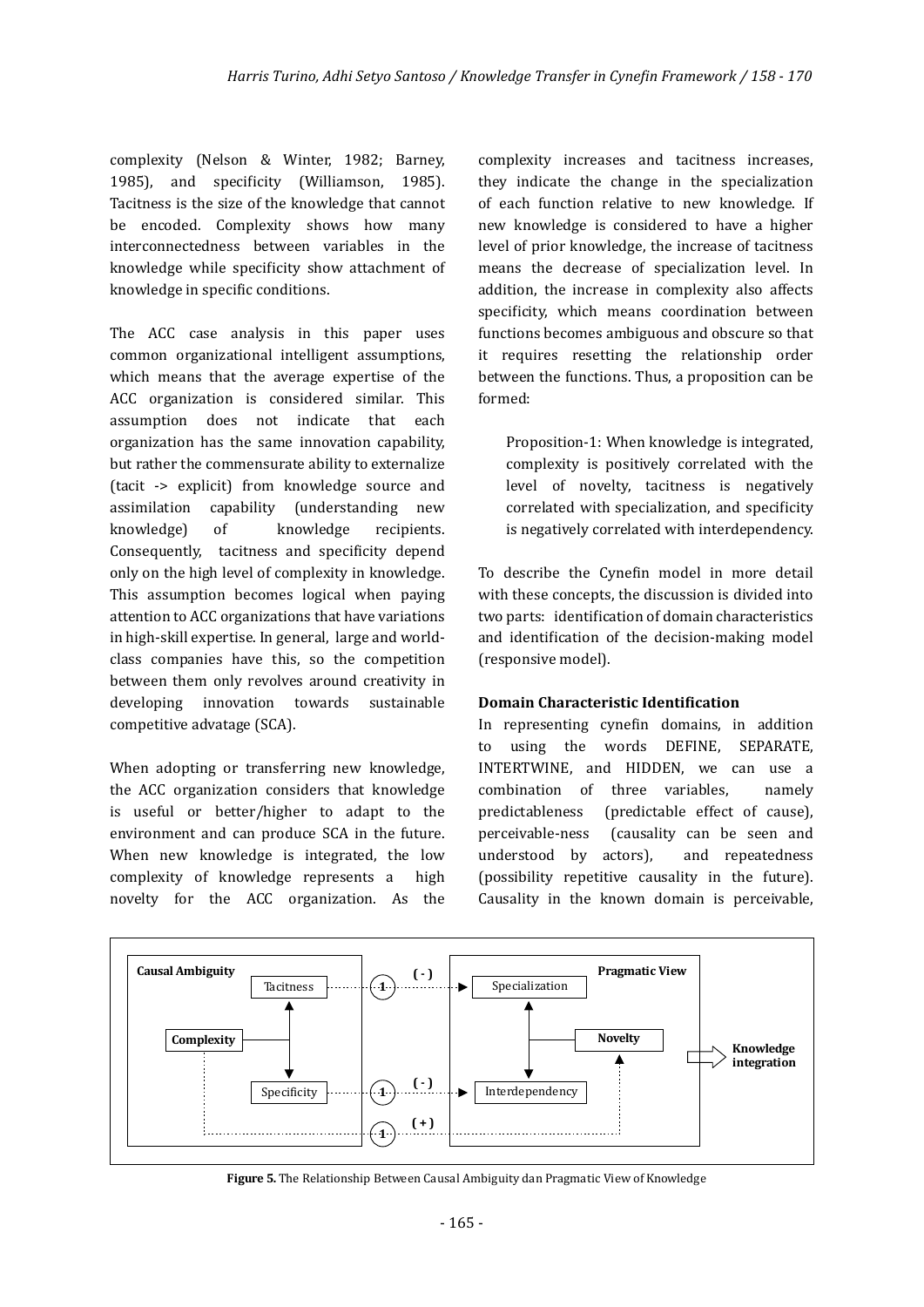predictable, and always repeated; the knowable domain is not perceivable, predictable, often repeated; the complex domain is perceivable, not predictable (retrospective coherence), rare repeated; and the chaos domain is not perceivable, not predictable, almost never repeated.

In the context of causal ambiguity, the known domain is perceivable, predictable-and always repeated, and it contains knowledge that is low complexity or simple. This nature makes ACC organizations more likely to standardize such as SOP, policy, manual. Low complexity means low tacitness and low specificity. When the knowledge is then integrated, the pragmatic view identifies this condition as low novelty because it does not change the common lexicon significantly. Therefore, a proposition can be formed:

Proposition-2: In known domains, knowledge is low complexity and is predominantly positively correlated with low novelty during integration, and it is identic with the syntactic domain.

When complexity increases but causality is still predictable, tacit knowledge increases as

perceivableness decreases. It is the characteristic of knowable domains. When it is integrated, the increasing tacitness makes the specialization between functions decreases and makes the interdependency a little ambiguous. The pragmatic view identi�ies this situation as a moderate novelty and requires common meaning to increase specialization and clarify interdependency. The propositions are:

Proposition-3: In knowable domains, knowledge is moderate tacitness and moderate specificity due to the increase of complexity, and this is synonymous with semantic domains.

When complexity continues to increase and reach high or very high levels, causality becomes unpredictable due to increased tacitness and specificity that also reaches high levels. If causality still has perceivableness, then this is a complex domain according to cynefin or pragmatic model according to pragmatic view. But when perceivableness is invisible (hidden), at least according to the majority of individuals, then the situation is in the domain of chaos. This conception is presented in Figure 6.



**Figure 6.** Domain characteristic identification model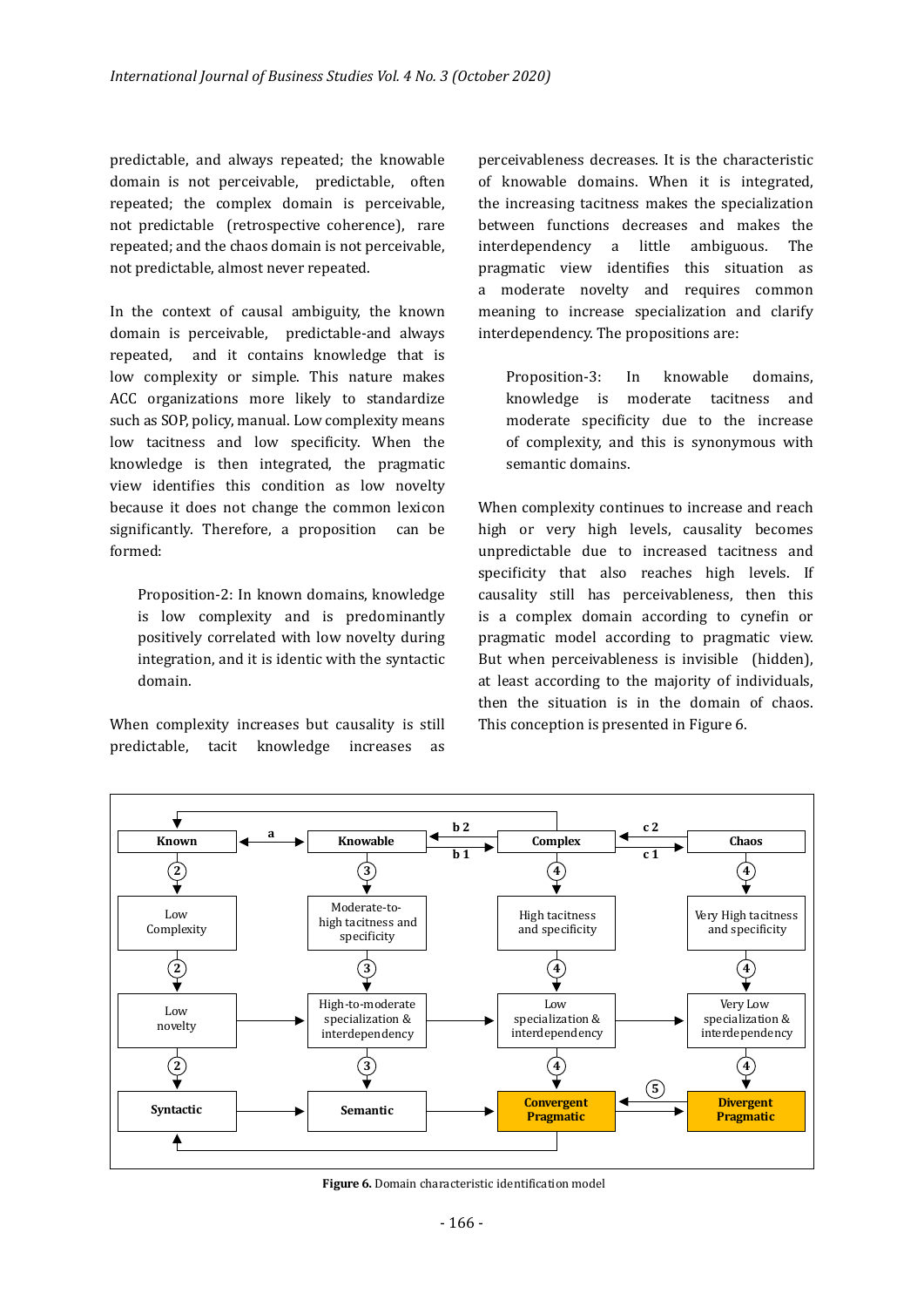In the pragmatic domain, Carlile (2004) mentions the consensus of each function to generate common interest. The group decision-making theory states that consensus begins with the exchange of information, followed by repeated mutual influences that lead to uniformity. In mutual influence, there is often disconformity before finally returning to a new conformity. This phenomenon is in line with cynefin dynamics between complex domain and chaos domain, namely convergent and divergent. In the complex domain, the complete results of the investigation decide one form of pattern that is considered appropriate as the next emerging pattern (grounded theory). However, it does not close the possibility of the selected pattern to turns out to be inappropriate after seeing the development of the last situation, so it is necessary to look for alternative patterns (divergent – entering the chaos domain chaos).

The phenomenon indicates that in pragmatic domains, there is a dynamic or displacement between complex domain and chaos domain over and over again. On this basis, Carlile (2004) divides the pragmatic domain into two, namely convergent pragmatic (complex) and divergent pragmatic (chaos). The pragmatic domain in question Carlile (2004) is a pragmatic convergent that aims to form common interest between functions, while in the divergent is colored pragmatic by the common force, which aims to find the appropriate pattern form as the basis for the formation of common interest. Thus, a proposition can be formed:

Proposition-4: In complex domains, knowledge is high tacitness and high specificity due to the increased complexity, and this is identical to pragmatic convergent domains. When tacitness and specificity are so high that causality is invisible, the domain is chaos, which is synonymous with pragmatic divergent.

#### **Responsive Model Identi�ication**

After identifying each domain on the Cynefin model with causal ambiguity and pragmatic view, the responsive model definition becomes simpler. In known domains, which are syntactic, the common syntactic lexicon is obtained by simple transfer or information processing (Carlile, 2004), or acquisition (Zahra & George, 2002). So the 'sense' stage is defined as understanding information, such as data, phenomena, or problems; 'categorize' is defined as searching prior relevant knowledge; and 'respond' is defined as transfer (retrieve) prior knowledge or information processing or acquisition new highrelated knowledge.

With the same analysis, the 'analyze' stage on knowable can be interpreted as searching the highest relevant knowledge; and 'respond' is defined as; translate or assimilation new knowledge. The thing that distinguishes is in the known domain. The relevance of prior relevant knowledge with phenomena or problems encountered is very high, whereas in the knowable domain tends to moderate. Therefore the chances of knowledge creation (Nonaka, 1994) are greater in this domain. Knowledge creation can be research, observation, laboratory testing, and so on.

When prior knowledge owned by the ACC organization is not able to predict the causality of a phenomenon, it shows that the possibility of the situation faced is complex or chaos. Chaos occurs when causality cannot be understood as the base end of the cause, and if causality is still understandable, then the domain is complex. The 'probe' stage in the complex domain is an investigative step towards the phenomenon that occurs and aims to form a pattern or potential pattern to develop towards problem-solving. The ''sense' stage is to understand the development of the situation in terms of the pattern by collecting new information, while 'respond' is transform, i.e., developing patterns with additional information. Unlike in ordered domains, the process on complex domains occurs again until the last pattern is found where the new information obtained does not provide additional insight into the pattern. When the last pattern was decided, the ACC organization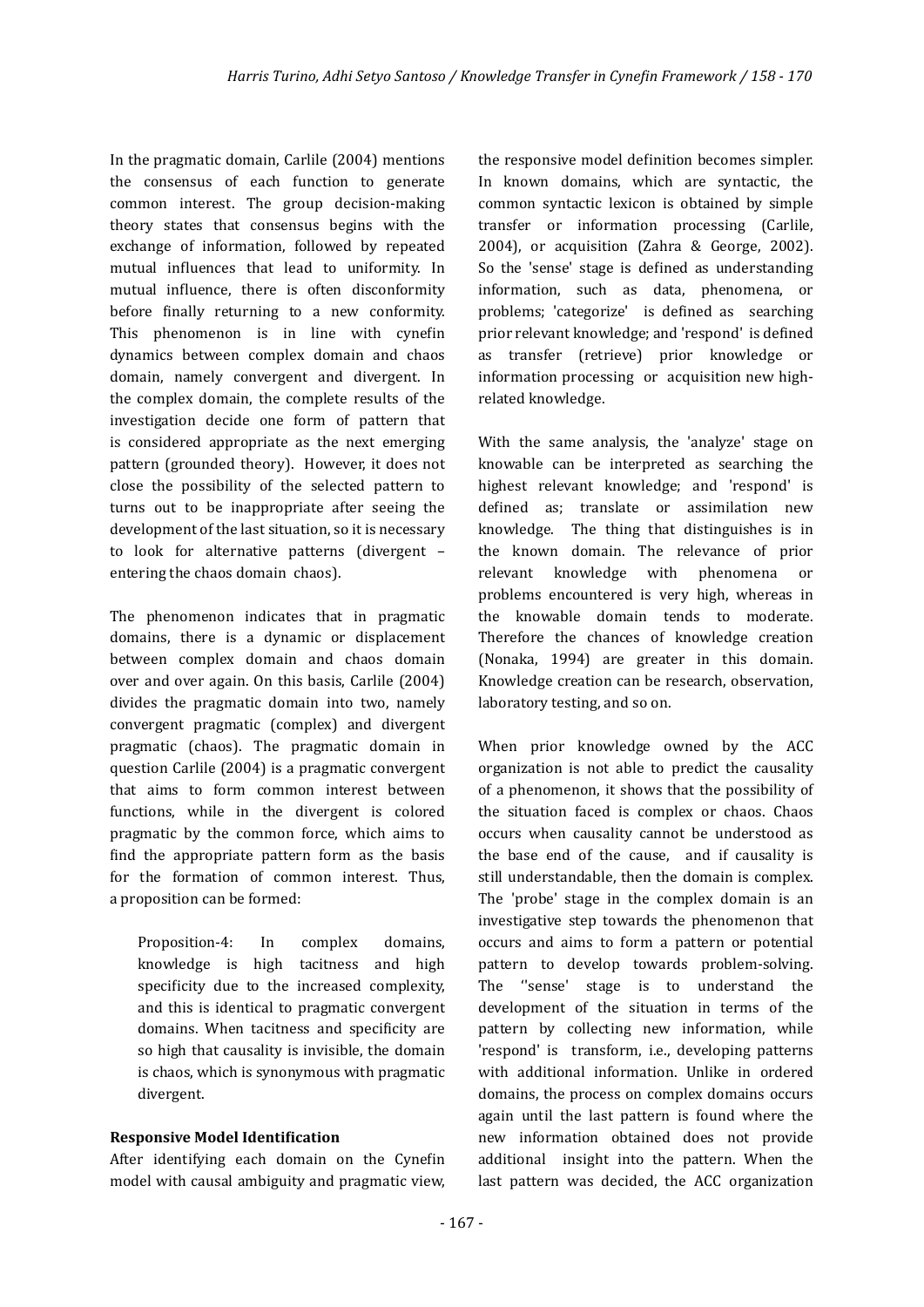managed to form new standard knowledge as a result of the transformation of prior knowledge. An identi�ication summary of domain characteristics and responsive models is presented in Table 1 below.

In the chaos domain, hidden causality must be searched or searched by performing an action. This action needs to be done as quickly as possible because, in the event of a delay, it will cause an accumulation of ambiguity and chaos, resulting in collapse (chaos -> known). The reaction to the actions taken gives rise to evidence that allows the leader or expertise to see the pattern that was initially hidden. This is different from the complex domain, the complex where the action is taken after conducting a probe (investigation) and sense.

Absorptive capacity does not define this situation in its concept because it also takes the probe first. In contrast, the pragmatic view implicitly does not address it since it depend on sense, but according to the author, this domain is one part of the pragmatic boundary. In developing patterns when the domain complex or convergent pragmatic, there is often an increase in the

tension of conflict between actors in it. This condition causes two impacts, positive and negative. The plus side is that there is an opportunity to �ind alternative patterns that may be better, and the downside is the collapse in finding new standard knowledge. The negative side can be minimized by strong leadership to stabilize the situation so that the actors have the common force to �ind the most suitable pattern. This is a divergent pragmatic domain, and therefore a proposition can be made:

Proposition-5: In the knowledge transformation process, there is always the possibility of pragmatic divergent, where strong leadership enlarges the common force towards convergent pragmatic (complex).

As mentioned, Cynefin dynamics is also able to explain the knowledge changes that occur in the organization. In Figure 6 above, the connection (a) is a change from the known and knowable domain that achieves incremental improvement aimed at improving the quality of knowledge, or in everyday terms, it is the quality of products and services (Cho & Pucik, 2005). Improvement is also driven by the �indings of a new pattern

|                                  | <b>Known</b><br>(Syntactic) | Knowable<br>(Semantic)        | <b>Complex (Convergent</b><br>Pragmatic) | <b>Chaos</b> (Divergent<br>Pragmatic) |
|----------------------------------|-----------------------------|-------------------------------|------------------------------------------|---------------------------------------|
|                                  |                             | <b>DOMAIN CHARACTERISTICS</b> |                                          |                                       |
| <b>Cause-Effect Relationship</b> | Define                      | Separate                      | Intertwine                               | Hidden                                |
| $\blacksquare$ Perceivableness   | High                        | Moderate                      | Moderate                                 | Low                                   |
| • Predictableness                | Yes                         | Yes                           | N <sub>0</sub>                           | No                                    |
| • Repeatedness                   | Always                      | <b>Often</b>                  | Rare                                     | Very Low                              |
| <b>Causal Ambiguity</b>          | Define                      | Separate                      | Intertwine                               | Hidden                                |
| Complexity (+novelty)            | High                        | Moderate                      | Moderate                                 | Low                                   |
| ■ Tacitness (-specialization)    | Yes                         | Yes                           | N <sub>0</sub>                           | N <sub>0</sub>                        |
| • Specificity (-interdependency) | Always                      | Often                         | Rare                                     | Very Low                              |
|                                  |                             | <b>DOMAIN CHARACTERISTICS</b> |                                          |                                       |
| <b>Cynefin Framework</b>         |                             |                               |                                          |                                       |
| $\blacksquare$ Model approach    | S-Categorize-R              | S-Analyze-R                   | Probe-S-R                                | $Act-S-R$                             |
| ■ Key Activity                   | Processing                  | Hypothesize                   | Emerge pattern                           | Search pattern                        |
| <b>Pragmatic View</b>            |                             |                               |                                          |                                       |
| $\blacksquare$ Model approach    | Transfer                    | Translate                     | Transform                                | <b>Reform</b>                         |
| • United item                    | Common lexicon              | Common meaning                | Common interest                          | <b>Common force</b>                   |
| <b>Absorptive Capacity View</b>  |                             |                               |                                          |                                       |
| • Capabilities approach          | Acquisition                 | Assimilation                  | Transformation                           |                                       |
| • Prior related knowledge        | High                        | Moderate                      | Low                                      | Low                                   |

**Tabel 1.** Summary of Concept Integration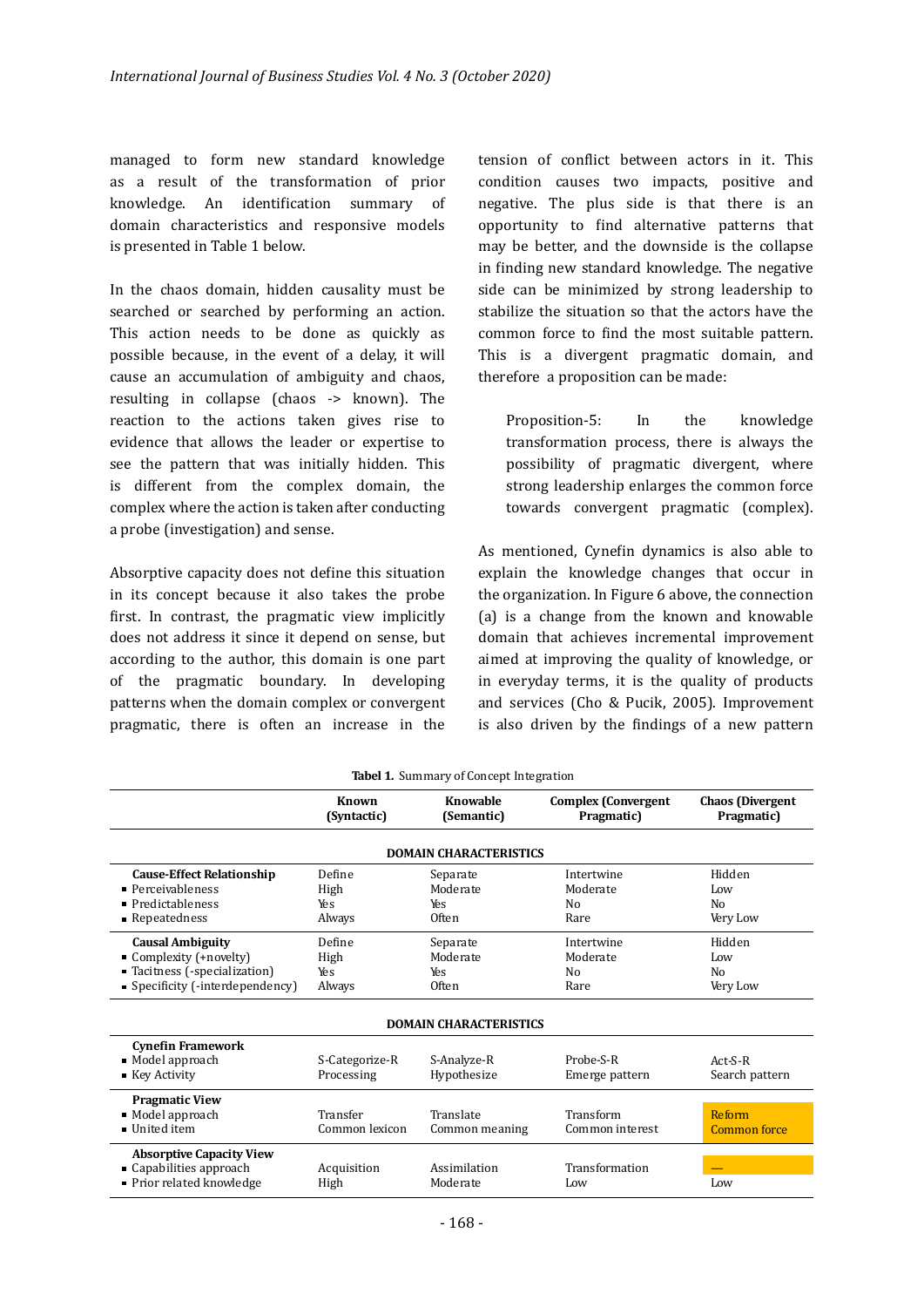as a result of exploitation, namely the move from complex to knowable (b2). Organizations that focus more on quality than innovation will follow the path a  $\Diamond$  b1 $\Diamond$ b2a. Innovation is obtained when the�organization explores, i.e., the transfer from knowable to complex (b1) and/or perhaps through  $(c1)$  and  $(c2)$  before finally returning to the known domain through (d). Without crossing into the domain complex and returning to the known repeatedly, it is difficult for organizations to generate innovation towards SCA. This explanation is in line with the process of crossing the boundary into the pragmatic domain in a pragmatic view.

#### **CONCLUSION**

The Cynefin model provides a comprehensive understanding of the situation at hand, how the decision-making model should be, and the influence of dynamics between situations (domains). However, this model is general, requiring a more detailed description of the knowledge transfer process within the organization. Given that absorptive capacity and pragmatic view are more one-way iteration processes, the use of the Cyne�in model as the basic framework for operating both knowledge transfer concepts above will provide a more detailed understanding for managers and practitioners in determining their decisions.

There are two common mistakes managers make, namely the failure to identify the domain of the situation and the mismatch of its decision -making process according to the situation at hand. This mismatch is generally due to the tendency of the manager to base his decisions on his prior knowledge. They prefer to analyze situations in the domain ordered causality, which is sometimes somewhat forced. Managers are often reluctant to commit exploration of unordered domains because they are limited by things like efficiency, big risk, or time. The greater the organization's reluctance to explore can lead to the slower growth of its knowledge, and the smaller the chances of generating innovation towards SCA.

#### **Theoretical and Practical Implications**

The models and concepts used in this paper are relatively new because they have only been published since the 2000s. The Cynefin model was developed by Kurtz and Snowden and was only published in 2003. Nowadays, it is widely used by researchers and practitioners to analyze the situation. The pragmatic view of knowledge has actually been developed by Carlile since 2002 but was later refined in 2004.

The term absorptive capacity was first introduced by Cohen & Levinthal (1990), which defined it as "the ability of a firm to recognize the value of new, external information, assimilate it, and apply it to commercial ends". During the 1990s, the development of the concept of absorptive capacity resulted in different dimensions and focus de�initions. Therefore Zahra & George (2002) combined everything, rede�inition and conceptualization. The author considers Zahra & George's research (2002) to represent the entire concept of existing literature so that it is representative enough to be used as one of the cornerstones of this theory. The only concept that is relatively long enough is causal ambiguity taken from Reeds & Defilippi research (1990), supported by Simonin (1999), and used by some researchers such as stickiness of knowledge (Szulanski, 1996).

The merger of the above concepts is expected to have practical implications for managers in maximizing the Cynefin model. There are two advantages that can be obtained. First, because of its general nature, cyne�in model is not easy to directly understand in certain contexts, for example, knowledge transfer needs particular understanding of some related topics. The integration of absorptive capacity and the pragmatic view can be used as guidance for managers to map each domain in cynefin model more specifically because they can also depict the integration points of those related topics. Second, the use of absorptive capacity and pragmatic view alone is perceived to provide less detail of the characteristics of the knowledge environment faced by the manager. For example,